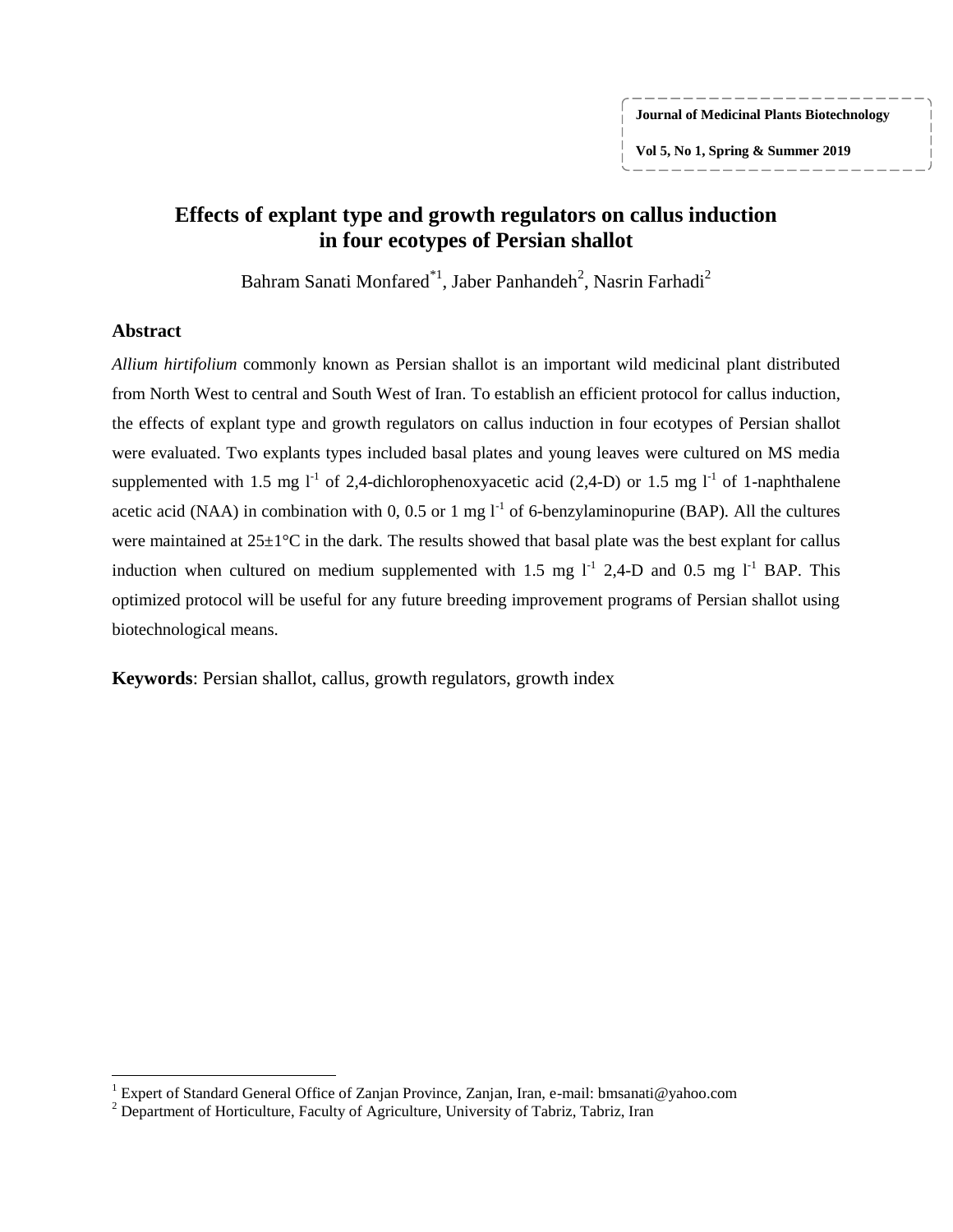# **Introduction**

*Allium hirtifolium* commonly known as Persian shallot is an important wild medicinal plant distributed from North West to central and South West of Iran. For many years, fresh and dry bulbs of *A. hirtifolium*  are used in herbal medicine to treat rheumatic, inflammatory, arthritis, diarrhea and stomach pains (Asili et al., 2010). The antimicrobial, antifungal, antiparasitic and antioxidant activities of the bulb extract have also been reported. In Iran, the bulbs of *A. hirtifolium*, added to a variety of foods such as salads, pickles, yogurt and different sauces (Mahboubi and Kazempour, 2015). Conventionally, *A. hirtifolium* propagates through bulbs and seeds but these two methods are not efficient due to low growth rate of bulbs and deep dormancy, low viability and germination rate of seeds (Ebrahimi et al., 2014).

Therefore, to meet its demand in herbal medicine, there is an urgent need for applying non-conventional method of propagation for the conservation of this species. In vitro tissue culture technique is a feasible alternative method for improving the efficiency of *A. hirtifolium* propagation. Recently, micro propagation via tissue culture techniques has been reported in a number of *Allium* species from a range of explant sources (Hailekidan et al., 2013). There are numerous reports on callus induction and shoot regeneration of some *Allium* species (Yan et al., 2009). Therefore, the objective of this study was to determine optimum explant and plant growth regulators for callus production in four ecotypes of *A. hirtifolium*.

## **Materials and Methods**

The bulbs of *A. hirtifolium* were collected from natural habitats in four regions of Iran included Isfahan, Hamadan, Lorestan and Zanjan. After washing with running tap water for 2 h, and removing outer dry scales, they were washed again for 15 min in detergent, sterilized with 70% ethanol for 5 min and with 5% sodium hypochlorite for 15 min. Then, these bulbs were rinsed three times with sterile distilled water. For callus induction the sterilized bulbs were trimmed, and the basal plates, approximately 3-5 mm thick, were excised and were cultured on MS (Murashige and Skoog, 1962) media supplemented with 1.5 mg  $l^{-1}$  of 2,4dichlorophenoxyacetic acid (2,4-D) or 1.5 mg  $l<sup>-1</sup>$  of 1-naphthalene acetic acid (NAA) in combination with 0, 0.5 or 1 mg  $1^{-1}$  of 6benzylaminopurine (BAP). All the cultures were maintained at  $25+1$ °C in the dark.

The rest of sterilized bulbs were cultured on MS media with 1.5 mg  $l^{-1}$  BAP and 0.5 mg  $l^{-}$  $<sup>1</sup>$  NAA for shoot induction. Cultures were</sup> maintained at temperature of 25±1°C under a 16/8 h light regime provided by white fluorescent tubes at 40  $\mu$ mol m<sup>-2</sup> s<sup>-1</sup>. From these explants, leaves were well developed within 8 weeks, and young leaves of 8-10 mm long were excised and placed horizontally on the media that mentioned for callus induction. The percentage of explants forming callus was recorded after 12 weeks. This experiment was done as a factorial in the base of completely randomized design.

All experiments had four replications with four explants in each replication. Results were subjected to analysis of variance using the Statistical Analysis Program (SPSS ver.16.0). The mean values were calculated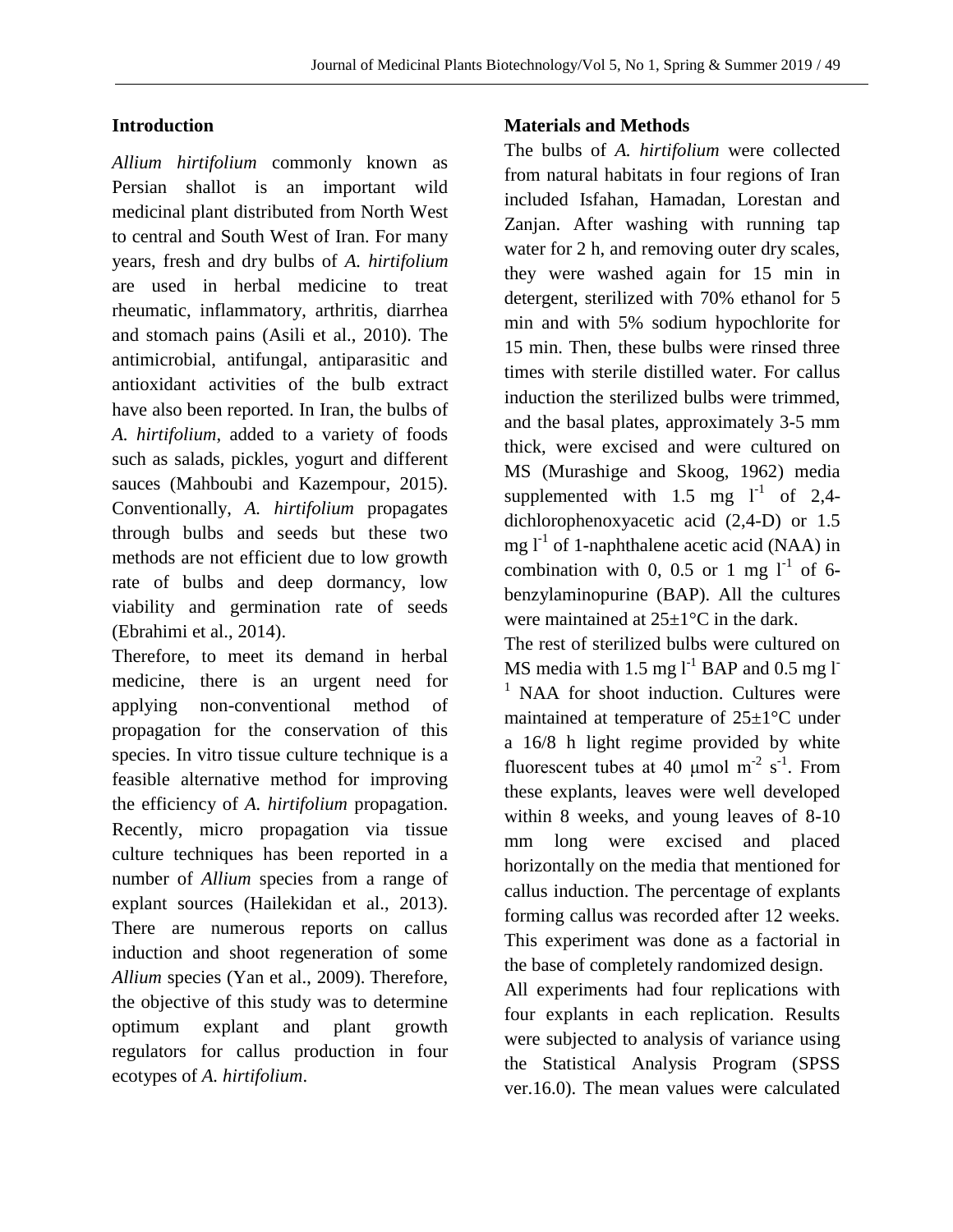and compared by Duncan's multiple range tests ( $P < 0.05$ ).

### **Results and Discussion**

In the present study callus formation significantly influenced by explant type, growth regulators and ecotype, as well as their interactions (Table 1). Scotton et al. (2013) reported that the explant type, genotype, concentrations and combinations of growth regulators are the most important factors affecting callus induction. Basal plates showed the earliest signs of callus formation after 2 weeks of culture, but leaves started to initiate callus from cut surfaces after 3 weeks. The explants of basal plate showed up to 60.06% callus formation after 12 weeks and leaves exhibited a significantly lower callus induction up to 43.68% (Table 1). Therefore, basal plate was better explant for callus production in *A. hirtifolium.* Also basal plates were reported as best explants for callus production in garlic (Luciani et al., 2006; Haider et al., 2015) and *Allium chinense* (Yan et al., 2009).

Callus induction from both explants varied significantly depending on growth regulators. Although successful callus formation has been achieved in all plant growth regulator treatments but the combination of auxin with cytokinin accelerated the callus initiation and increased the percent of callus induction. Addition of BAP increased callus induction

in both auxin treatments. In this experiment, the highest callus induction rate was achieved when explants were cultured on medium supplemented with 1.5 mg  $l^{-1}$  2,4-D and 0.5 mg  $1^1$  BAP. Results showed that callus formation were decreased as BAP concentration increased to 1 mg  $1^{-1}$  in combination with 2,4-D and NAA (Table 1). These data are similar to the results reported by Yan et al. (2009) who used combinations of 2,4-D with BAP for the callus induction from basal plate cultures of *Allium chinense*. Luciani et al. (2006) reported that combination of 2,4-D and BAP caused to best callus induction in different explants of garlic. Also the addition of BAP along with 2,4-D was the best condition for callus induction of *A. ampeloprasum* (Toaima et al., 2003) and *A. cepa* (Tiwari et al., 2004). In agreement with Nair and Seo (1993) our results showed that the callus induction efficiency of NAA was lower than 2,4-D in all treatments.

The highest callus induction of basal plate and leaf explants cultured in media contain 1.5 mg  $l^{-1}$  2,4-D and 0.5 mg  $l^{-1}$  BAP were obtained in Zanjan, followed by Isfahan ecotype (Table 1). Fig. 1 shows the induced callus from basal plates of Zanjan ecotype.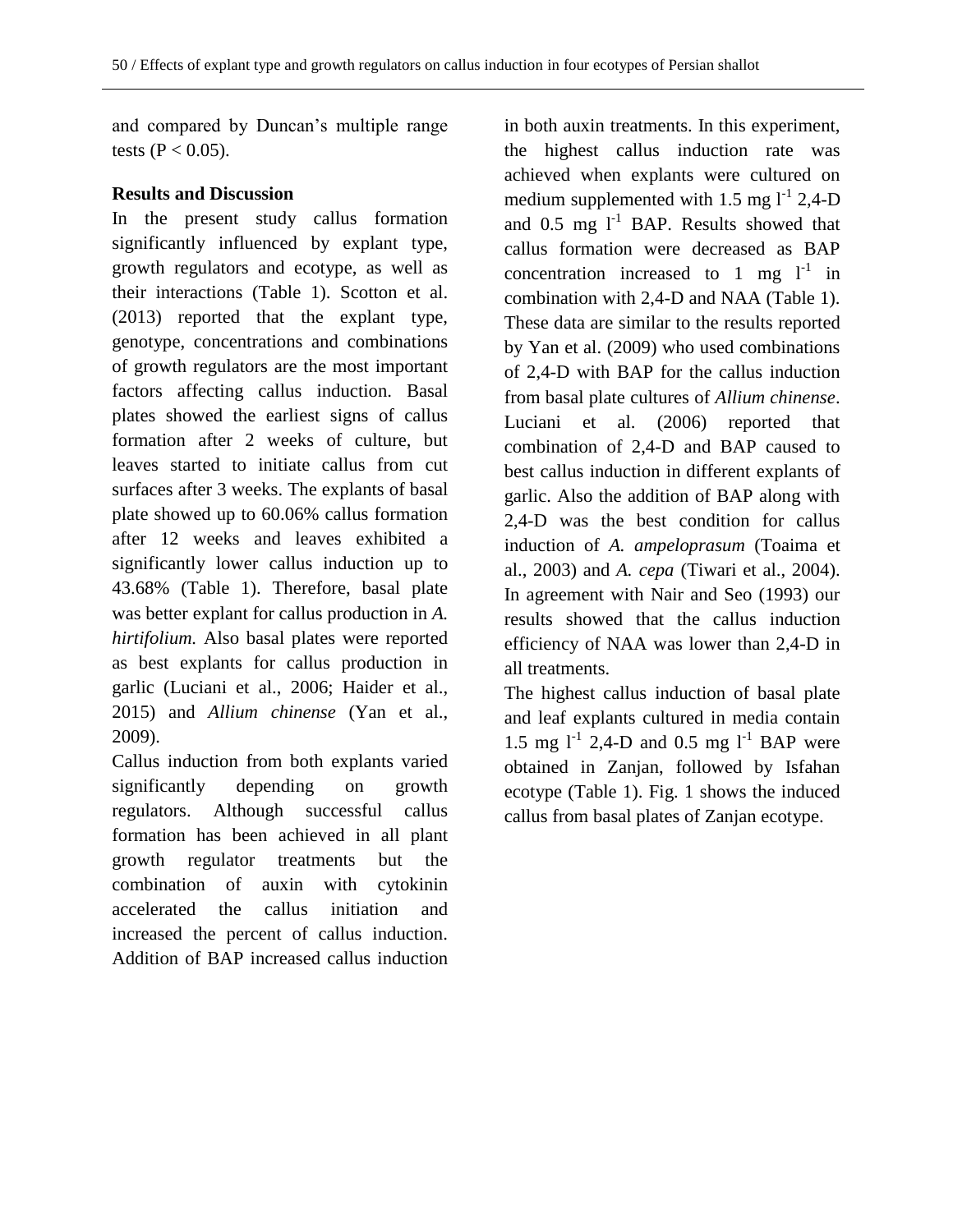| ш |  |
|---|--|
|   |  |

| The effects of different explant types, growth regulators and ecotypes on callus induction of A. hirtifolium |  |  |  |
|--------------------------------------------------------------------------------------------------------------|--|--|--|
|                                                                                                              |  |  |  |

| Treatments            |          | Characters             |                       |                        |                        |  |
|-----------------------|----------|------------------------|-----------------------|------------------------|------------------------|--|
| Growth regulators     | Ecotypes | Days to callus         | Callus                | Days to callus         | Callus                 |  |
| $(mg l^{-1})$         |          | initiation             | induction $(\%)$      | initiation             | induction $(\%)$       |  |
|                       |          | Leaf                   |                       | <b>Basal</b> plate     |                        |  |
| 1.5 2,4-D             | Isfahan  | $25.48^{\text{def*}}$  | $37.86$ <sup>bc</sup> | $14.10^{8}$            | $49.06^{\overline{d}}$ |  |
| $1.5$ 2,4-D + 0.5 BAP |          | $22.43^{\rm g}$        | $43.68^{a}$           | $12.10^{j}$            | $56.08^{bc}$           |  |
| $1.5$ 2,4-D + 1 BAP   |          | $27.13^{abc}$          | $38.84^{b}$           | 16.30 <sup>cd</sup>    | $47.03^{\text{def}}$   |  |
| 1.5 NAA               |          | 27.47 <sup>ab</sup>    | $33.11^d$             | $16.10^{\text{cde}}$   | $45.13^{efg}$          |  |
| $1.5$ NAA + $0.5$ BAP |          | $25.69^{de}$           | $35.66$ bcd           | 15.10 <sup>f</sup>     | $47.42^{de}$           |  |
| $1.5$ NAA + 1 BAP     |          | $27.40^{ab}$           | $33.16^{d}$           | $16.95^{b}$            | $43.76^{gh}$           |  |
| $1.52,4-D$            | Hamadan  | $24.44$ <sup>ef</sup>  | $22.92^{fg}$          | $13.55^{gh}$           | $42.10^{hi}$           |  |
| $1.5$ 2,4-D + 0.5 BAP |          | 21.41 <sup>g</sup>     | $33.87^d$             | $12.55^{ij}$           | $45.04$ <sup>fg</sup>  |  |
| $1.5$ 2,4-D + 1 BAP   |          | $25.30$ <sup>def</sup> | $22.44^{fg}$          | $16.73^{bc}$           | $44.05^{gh}$           |  |
| 1.5 NAA               |          | $28.49^{a}$            | $25.18^{ef}$          | $17.30^{b}$            | $39.39^{j}$            |  |
| $1.5$ NAA + $0.5$ BAP |          | $24.41$ <sup>ef</sup>  | $27.19^e$             | $13.80^{8}$            | 41.81 <sup>hi</sup>    |  |
| $1.5$ NAA + 1 BAP     |          | 27.44 <sup>ab</sup>    | $20.76^{\rm g}$       | $17.30^{b}$            | $40.09^{ij}$           |  |
| $1.52,4-D$            | Lorestan | $25.04$ <sup>def</sup> | $27.19^e$             | $14.10^{\overline{g}}$ | $38.13^{j}$            |  |
| $1.5$ 2,4-D + 0.5 BAP |          | $22.04^{\text{g}}$     | $28.45^e$             | $13.10^{hi}$           | $40.04^{ij}$           |  |
| $1.5$ 2,4-D + 1 BAP   |          | $25.87^{\text{cde}}$   | $20.73^{8}$           | $15.55^{\text{ef}}$    | $35.06^{k}$            |  |
| 1.5 NAA               |          | $28.04^{a}$            | 20.86 <sup>g</sup>    | $18.10^{a}$            | $34.16^{k}$            |  |
| $1.5$ NAA + $0.5$ BAP |          | $24.99$ <sup>def</sup> | $22.15^{fg}$          | $14.10^{8}$            | $39.05^{j}$            |  |
| $1.5$ NAA + 1 BAP     |          | $28.07^{\text{a}}$     | 24.91 <sup>ef</sup>   | $15.10^{f}$            | $33.78^{k}$            |  |
| $1.52.4-D$            | Zanjan   | $24.13^{f}$            | $37.74^{bc}$          | $16.05^{de}$           | $58.05^{ab}$           |  |
| $1.5$ 2,4-D + 0.5 BAP |          | $21.16^{g}$            | $39.16^{b}$           | $13.10^{hi}$           | $60.06^a$              |  |
| $1.5$ 2,4-D + 1 BAP   |          | 26.18 <sup>bcd</sup>   | $34.66^{cd}$          | $14.10^{8}$            | 55.09 <sup>c</sup>     |  |
| 1.5 NAA               |          | $27.16^{abc}$          | $34.53^{cd}$          | $17.10^{b}$            | $43.05^{gh}$           |  |
| $1.5$ NAA + $0.5$ BAP |          | 26.16 <sup>bcd</sup>   | 35.57 <sup>bcd</sup>  | $14.10^{8}$            | $46.63^{\text{ef}}$    |  |
| $1.5$ NAA + 1 BAP     |          | $28.15^a$              | $32.76^d$             | $15.10^{f}$            | $44.06^{gh}$           |  |

\* Values followed by the same letter within a column indicate they are not significantly different ( $p < 0.05$ ).



Figure 1. (a) Callus derived from in vitro cultured basal plates of *Allium hirtifolium* on induction medium with 1.5 mg l<sup>-1</sup> 2,4-D after 12 weeks of culture. (b) Two types of basal plate derived callus.